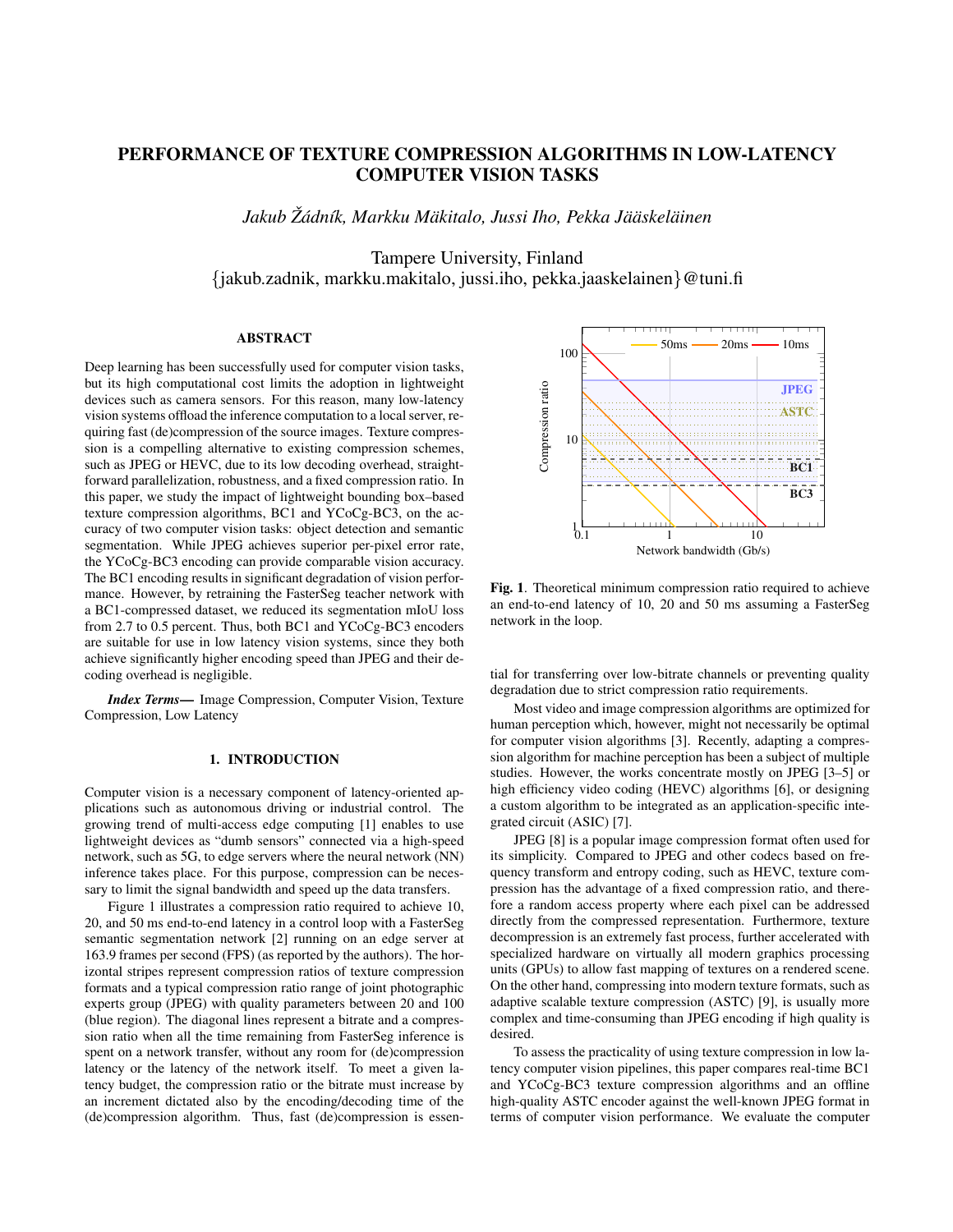vision performance on two common computer vision tasks using state-of-the-art real-time neural networks: object detection with a YOLOv4 network [10] and semantic segmentation with a FasterSeg network [2]. To verify the low-latency potential of the bounding box–based BC1 and YCoCg-BC3 encoding algorithms, we provide their runtime measurements and demonstrate their low complexity against the ASTC encoder. Furthermore, we show that in the case of the more complex FasterSeg teacher network, the loss of vision accuracy caused by BC1 compression can be recovered from 2.7 to 0.5 percentage points (pp) by retraining the network with a compressed dataset.

# 2. TEXTURE COMPRESSION

BC1 [11] can be considered the most basic texture compression format. The encoder splits an image into  $4 \times 4$  blocks and selects two endpoints representing the two "most opposite" colors in the block. Each pixel is then represented as a 2-bit weight pointing at either one of the two endpoints or one of two values linearly interpolated equidistantly between the two endpoints. Each BC1-compressed block occupies 64 bits, therefore its compression ratio is 6, assuming an RGB source image with 8 bits per channel.

A similar principle is used in other BCn formats, such as BC3, which compresses an alpha channel into its own 64-bit block on top of a BC1 block with compressed RGB channels. A YCoCg-BC3 modification of this format [12] exploits the human vision being most sensitive to luminance by storing the Y channel into the highprecision alpha block while the Co and Cg channels are encoded with lower precision in the BC1 block. By using two 64-bit blocks, the compression ratio of (YCoCg-)BC3 is only 3.

The core of the ASTC [9] format also follows the endpointbased principle but expands on the number of possible configurations. For example, it supports block partitioning where each partition has its own set of endpoints, which allows resulting colors to reach beyond a line in a color space. Also, ASTC allows adjusting the quantization precision tradeoff between the endpoints and weights, which is a fixed parameter in the BC1 and BC3 formats. A unique feature of ASTC is the support for different input block sizes from  $4 \times 4$  to  $12 \times 12$  pixels. Since the encoded block has always 128 bits, by scaling the input block size it is possible to adjust the rate-distortion tradeoff. More specifically, the achievable compression ratio of ASTC ranges from 3 to 27 on RGB images with 8 bits per channel.

Apart from the endpoint-based BCn and ASTC formats, various other texture compression formats exist, such as ETC1, ETC2, or PVRTC. We chose the BC1 format since it is the simplest widely used format and faster to encode than ETC1 or ETC2 [13]. YCoCg-BC3 allows for superior quality in comparison to BC1, while retaining similar simplicity. The third evaluated format, ASTC, provides us one of the highest quality achievable with existing texture compression formats at respective bitrates and also reaching lower bitrates comparable with JPEG at lower quality levels.

Unlike traditional image/video formats mentioned earlier, texture compression specifies only the data layout of the encoded block while the encoding procedure depends on the heuristics of a particular encoder. Thus, the encoding complexity varies significantly based on the required quality vs. speed tradeoff. The following section explains the choice of the evaluated algorithms.

### 3. EXPERIMENTAL SETUP

We implement fast GPU-based BC1 and YCoCg-BC3 algorithms from [12] on an Intel UHD 620 GPU integrated within a laptop processor instead of a discrete GPU in order to emulate a resourceconstrained scenario. BC1 and YCoCg-BC3 offer only one bitrate level and encoding configuration, therefore, the measurement consists of only a single data point for each. As the low-latency counterpart of BC1 and YCoCg-BC3, we use a GPU implementation of JPEG: GPUJPEG compression from  $\left[14\right]^1$ . GPUJPEG was evaluated at quality levels  $20, 30, \ldots, 90, 95$  and  $100$  without subsampling.

Since the compression ratio of both BC1 and YCoCg-BC3 is fixed, we also evaluate different block sizes and presets of a single instruction multiple data (SIMD)-accelerated central processing unit (CPU) encoder of the ASTC format  $a$ stcenc<sup>2</sup>, version 2.3. The ASTC encoder was evaluated for three quality presets (fastest, medium and exhaustive) and different input block sizes ( $4 \times 4$ ,  $6 \times 6$ ,  $8 \times 8$ ,  $10 \times 10$  and  $12 \times 12$ ). While the fastest preset is optimized for maximum speed, the exhaustive preset is optimized for maximum quality. In practice, the fastest and exhaustive presets are rarely used in production due to low quality and low encoding speed, respectively. However, for our experiments, they provide absolute bounds of the encoder's performance.

For evaluation, we consider two computer vision tasks commonly used in real-time scenarios:

Object Detection YOLOv4 [10] was used as a real-time object detection framework evaluated on the validation set of the COCO dataset, version 2017 [15]. It is worth noting that the COCO dataset contains images already compressed into a lossy JPEG format (the average quality parameter of training and validation images is approximately 94). However, as they have been used in this form to train the YOLOv4 network, they can be treated as the ground truth. The vision performance results are presented as mean average precision for mean intersection over union (mIoU) 50–95%  $(mAP_{0.50-0.95}).$ 

Semantic Segmentation For the purpose of semantic segmentation we chose a real-time FasterSeg network [2] trained on a highresolution (2048  $\times$  1024) Cityscapes dataset [16]. Unlike COCO, the Cityscapes dataset only contains images compressed losslessly. The FasterSeg network consists of two networks: lightweight student (3.4M parameters) and complex teacher (22M parameters), with a mIoU measured separately for each. During training, the student distills the learned knowledge from the teacher network, but also optimizes for the lowest possible latency, unlike the teacher network. Thus, we used the student network for evaluating the vision performance, as it is the one that would be deployed in a real scenario. However, the teacher network is later used in the retraining experiment, as its higher number of parameters represents higher learning capability and allows us to estimate the maximum possible gain achievable with retraining.

### 4. EVALUATION

### 4.1. Computer Vision Performance

Figure 2 shows the mAP0.50−0.<sup>95</sup> of the YOLOv4 network on a validation set of the COCO dataset for the following formats: ASTC, BC1, YCoCg-BC3 and JPEG with configurations described in the previous section. The bitrate is expressed as bits per pixel (bpp), where in the case of JPEG, the bitrate was averaged over the whole

<sup>1</sup>https://github.com/CESNET/GPUJPEG

<sup>2</sup>https://github.com/ARM-software/astc-encoder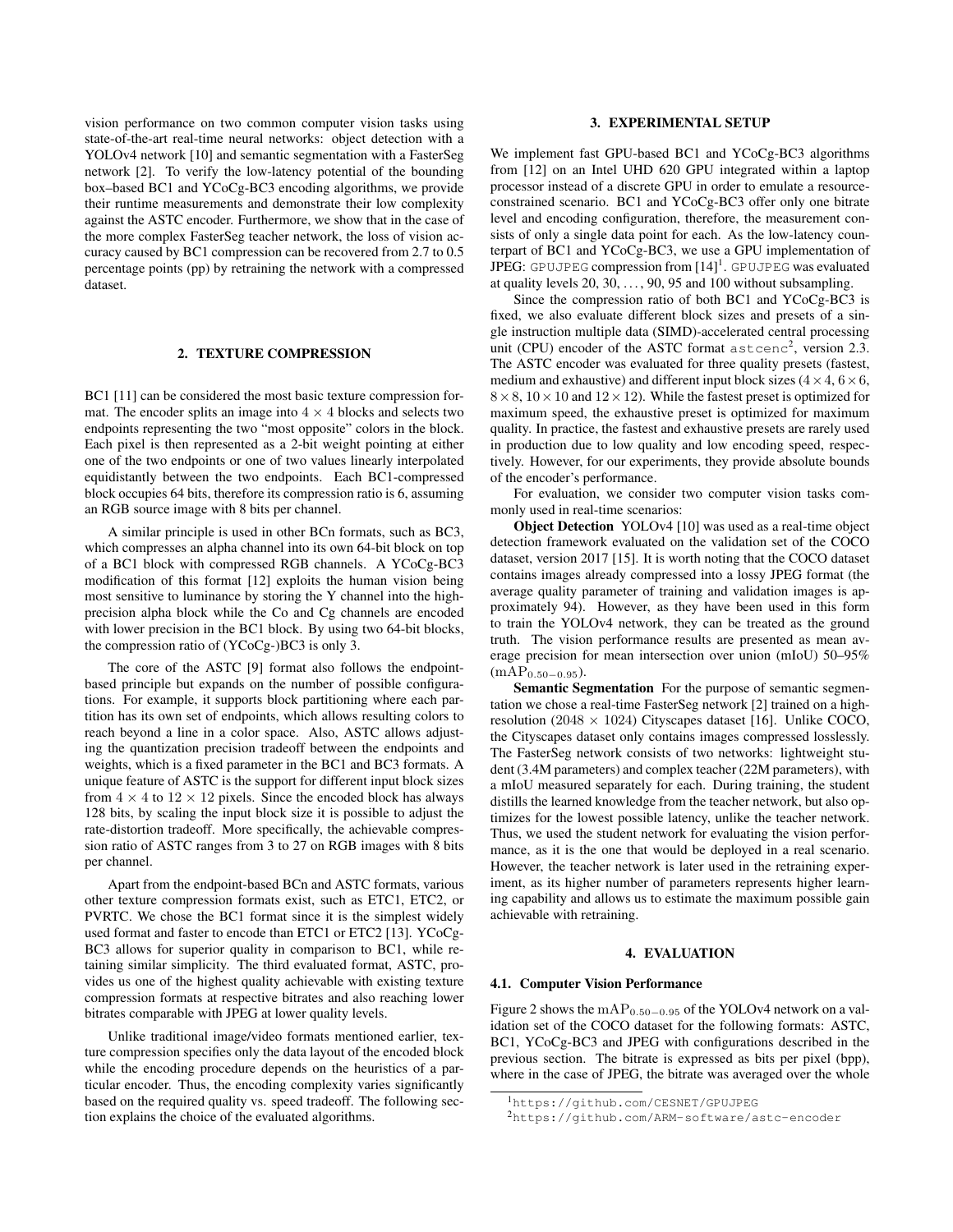

Fig. 2. Mean average precision for intersection over union 50–95% of YOLOv4 (top) and PSNR (bottom) of a COCO validation set compressed with different methods.

dataset at each quality level, while the texture compression formats have a constant compression ratio at a given block size. The bottom plot shows the pixel-wise error between the uncompressed and compressed COCO validation set expressed as peak signal-to-noise ratio (PSNR).

Similar comparison is shown in Figure 3 for the mIoU of a FasterSeg student network (top) and PSNR of the validation set of the Cityscapes dataset (bottom). The FasterSeg teacher network reached mIoU 1–2 pp higher in our experiments.

On the object detection task, JPEG outperforms all texture compression algorithms in terms of mAP0.50−0.95, except at the lowest bitrates where the quality degrades faster than the higher ASTC presets. YCoCg-BC3 compression achieves mAP<sub>0.50−0.95</sub> only 0.24 pp lower than the uncompressed dataset and BC1 compression degrades the same metric by 1.94 pp. The PSNR results show an opposite trend towards higher bitrates: while the detection precision converges towards the uncompressed level, the PSNR difference increases.

On the semantic segmentation task, JPEG shows a maximum achievable mIoU lower than all ASTC variants and YCoCg-BC3 at high bitrates. YCoCg-BC3 achieves only 0.3 pp less mIoU than uncompressed while BC1 compression degrades the segmentation mIoU by 3.5 pp. The PSNR results, on the other hand, show superior JPEG performance across the whole bitrate range. Interestingly, the exhaustive ASTC preset achieves higher mIoU than JPEG on all bitrates while its PSNR is always lower.



Fig. 3. Mean intersection over union (mIoU) of a FasterSeg student network (top) and PSNR (bottom) of a Cityscapes validation set compressed with different methods.

The results show that in terms of only computer vision performance, texture compression algorithms compete better against JPEG towards the higher end of the bitrate spectrum, and also perform better than would be apparent from the PSNR results. BC1 yields inferior performance in all evaluated quality metrics but achieves the fastest compression speed. One factor contributing to the high quality of YCoCg-BC3 is the high precision of the luminance channel which plays an important role for both machine and human perception [3]. Both ASTC and BC1 operate in RGB color space which might be a limiting factor of these formats.

#### 4.2. Retraining

BC1 compression causes a large decrease in computer vision performance, especially for semantic segmentation. However, its fast compression speed and higher compression ratio than YCoCg-BC3 still make it an attractive choice when ultra-fast encoding is required. For this reason, we investigated how much quality could be restored by retraining the FasterSeg network with a BC1-compressed training set of the Cityscapes dataset. We focused only on the teacher network since its higher complexity represents a more achievable learning capability than the student network, which also optimizes for the lowest latency and reduces the number of learnable parameters more than five times.

Figure 4 shows two crops from the Cityscapes validation set (a) with their ground truth segmentation (b). The BC1 compression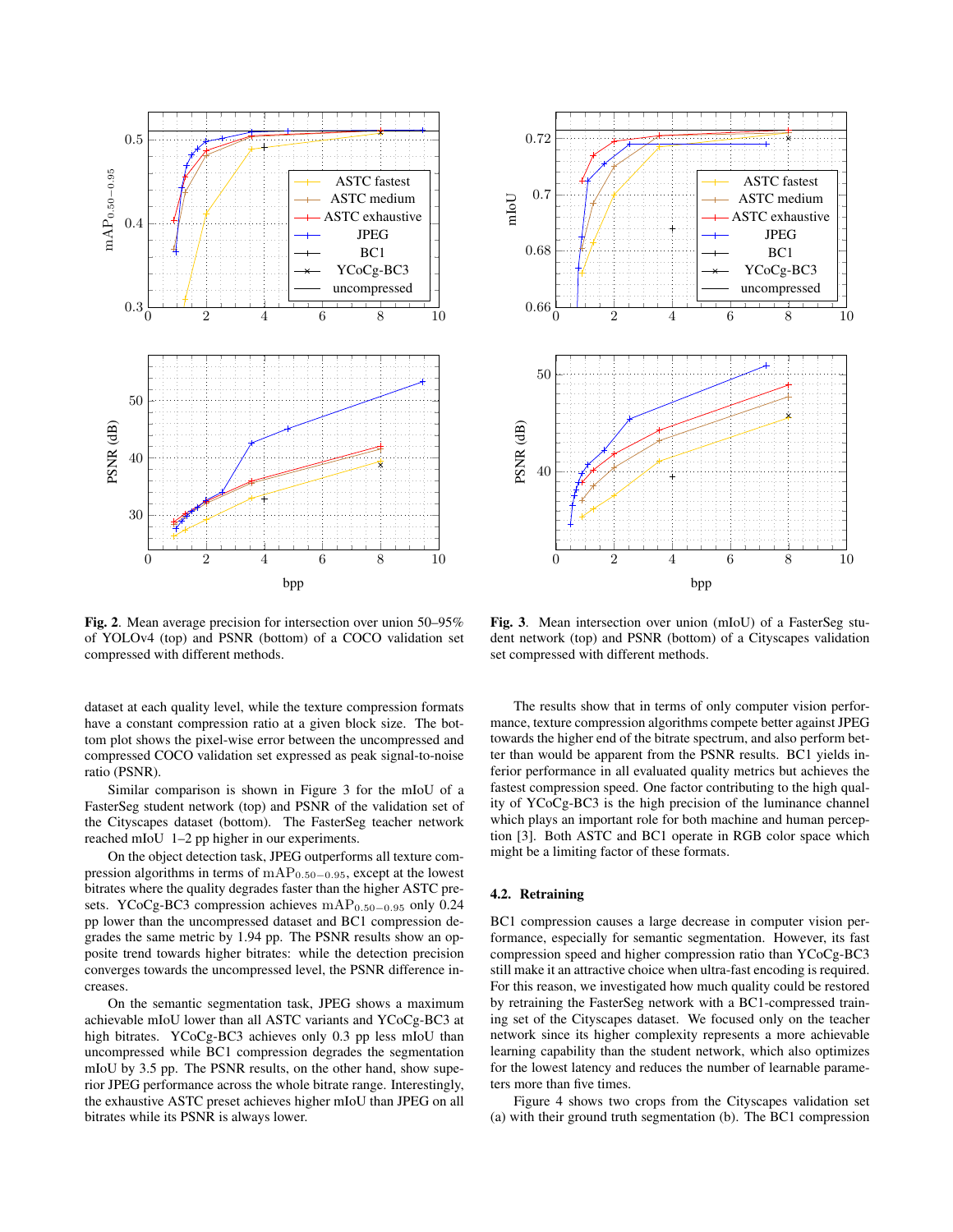

Fig. 4. (a) Two crops from a Cityscapes validation set, (b) their ground truth segmentation, (c) segmentation with a BC1-compressed input by a pretrained FasterSeg teacher network and (d) segmentation with a BC1-compressed input by the same network trained on the BC1-compressed dataset.

causes a missed detection of a person dressed in black (b, top) and a noticeable gap in the traffic sign segmentation (b, botton) when evaluated on the pretrained FasterSeg teacher network. Segmentation by the network retrained on a BC1-compressed dataset at least partially recognizes the missing person (d, top) and restores the original traffic sign shape (d, bottom).

The retraining results are summarized in Table 1. During a 600 epoch training run, the highest validation mIoU was 73.0% at the epoch 590 which is 0.5 pp less than the mIoU achieved with an uncompressed dataset on the pretrained network. Therefore, it is possible to largely overcome artifacts introduced by BC1 compression with retraining.

Table 1. Segmentation accuracy of the FasterSeg teacher network.

| compression (eval) | compression (train) | mIoU     |
|--------------------|---------------------|----------|
| BC <sub>1</sub>    | none (pretrained)   | 70.8 %   |
| BC1                | BC1                 | $73.0\%$ |
| none               | none (pretrained)   | $73.5\%$ |

### 4.3. Runtime

Depending on the task and bitrate, ASTC can rival JPEG in terms of computer vision performance. However, while JPEG can be encoded in real time even at 8K resolution [14], the fastest ASTC configuration in our experiments ( $12 \times 12$  with fast preset) still took about 20 ms on average to compress a single Cityscapes image (2048×1024) on a 32-core processor (AMD Threadripper 2990WX) with AVX2 SIMD acceleration.

To verify the runtime performance of BC1 and YCoCg-BC3 algorithms on resource-constrained devices, we reimplemented them on an Intel laptop integrated GPU and measured their encoding speed. The used integrated GPU (Intel UHD 620) has 192 processing elements (PEs) with limited cooling options compared to a typical desktop GPU which can have thousands of PEs (for example NVIDIA GTX 1080 used in [17] has 2560 PEs). The results, together with comparison to related work, are shown in Table 2 and do not include memory transfers from/to a GPU (unless noted otherwise). Since different implementations work with different resolutions, as a common metric we extrapolated the throughput reported for each method, and used it to calculate a hypothetical

encoding time it would take the encoder/decoder to process an 8K frame (denoted as  $T_{8K}$ ).

In our case, the difference between YCoCg-BC3 and BC1 encoding speed is more than  $2.7\times$ , although [14] reports a smaller difference on a desktop GPU. From [14] it can also be seen that JPEG encoding on a GPU is about  $2.2-2.6\times$  slower than BC1 or YCoCg-BC3 on the same GPU. However, JPEG decompression is even slightly slower than the compression, while texture decompression can be faster by more than an order of magnitude. In our experiments using NVIDIA RTX 2070 GPU, rendering of an 8K frame compressed as BC1 and YCoCg-BC3 took 0.53 and 0.54 ms, respectively, with the latter including the  $YCoCg \rightarrow RGB$  restoration in a fragment shader.

**Table 2.** Encoding/decoding time of 8K resolution  $(T_{8K},$  milliseconds) and compression ratio (CR) of different coding methods.

|                                  | method                 | device          | <b>CR</b>       | $T_{8K}$            |
|----------------------------------|------------------------|-----------------|-----------------|---------------------|
| $\left[ 12\right] ^{\ast \ast }$ | BC1 enc                | Intel           | 6               | 9.9                 |
|                                  | YCoCg-BC3 enc          | <b>UHD 620</b>  | 3               | 26.8                |
| $[12]^{**}$                      | BC1 dec                | <b>NVIDIA</b>   | 6               | 0.53                |
|                                  | YCoCg-BC3 dec          | <b>RTX 2070</b> | 3               | 0.54                |
| astcenc                          | ASTC enc               | AMD             | 27              | $323*$              |
|                                  | $(12\times12$ fastest) | 2990WX          |                 |                     |
| [14]                             | BC1 enc                |                 | 6               | 9.5                 |
|                                  | YCoCg-BC3 enc          | <b>NVIDIA</b>   | 3               | 11.3                |
|                                  | JPEG Q95 enc           | <b>GTX 580</b>  | $\sim$ 4.8      | 25.1                |
|                                  | JPEG Q95 dec           |                 | $\sim 4.8$      | 31.3                |
| [13]                             | BC <sub>1</sub> enc    | Intel           | 6               | $4.5^{*}$           |
|                                  | ETC1 enc               | Xeon            | 6               | $9.0*$              |
|                                  | ETC <sub>2</sub> enc   | E5-2699         | 6               | $11.7*$             |
| [17]                             | $JPEG XS+ dec$         | <b>NVIDIA</b>   | $2.4^{\dagger}$ | $20.\overline{9}^*$ |
|                                  |                        | <b>GTX 1080</b> | 2.4             | $26.1*$             |

Extrapolated when direct 8K results are not available

\*\* Our implementation  $^+$  Including CPU  $\rightarrow$  GPU memory transfer

† Input with 4:2:2 subsampling

## 4.4. Complexity Analysis

To illustrate the complexity difference between the evaluated texture compression algorithms, we implemented single-threaded CPU versions of the BC1 and YCoCg-BC3 encoders and compared them to the astcenc encoder built with any manual SIMD vectorization disabled and running on a single thread. By purposefully disabling both multi-threading and manual SIMD optimizations it is easier to compare the relative complexity between encoders (the compiler is still allowed to auto-vectorize). Figure 5 shows the average scalar encoding rate in megapixels per second of five astcenc presets (black lines), a custom "restrict" preset forcing the astcenc encoder to always use only a single encoding configuration (blue),  $BC1 (+)$  and  $YCoCg-BC3 (x)$ . To reduce the variance between datasets, we composed a custom 64-image dataset containing the Kodak dataset [18] as well as a random selection of images from the COCO and Cityscapes validation sets. All benchmarks were performed on a single thread of AMD Threadripper 2990WX.

The comparison shows major differences between the encoding rates: Both BC1 and YCoCg-BC3 are more than an order of a magnitude faster than the fastest astcenc preset. Furthermore, the difference between the fastest and exhaustive presets is between two and three orders of magnitude. At the exhaustive preset, astcenc per-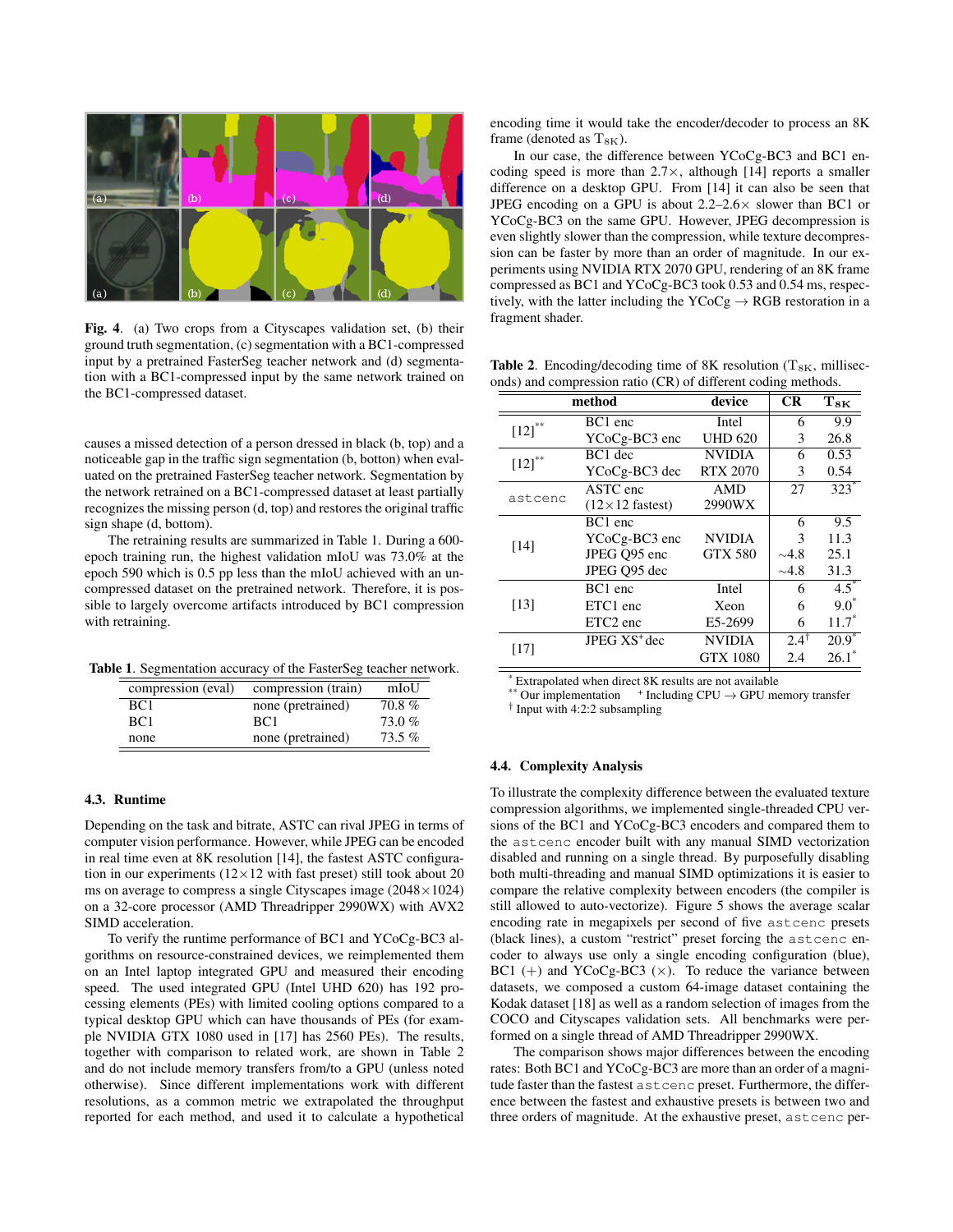

Fig. 5. Encoding rate in megapixels per second of five astcenc presets (black line, from bottom to top: exhaustive, thorough, medium, fast and fastest) a custom "restrict" preset (red line, top) at five block sizes (from left to right: 12x12, 10x10, 8x8, 6x6 and 4x4), BC1 (+) and YCoCg-BC3 ( $\times$ ), running on a single core.

forms the most thorough search of the possible configuration space. Scaling down the preset, the encoder is allowed to only search a more and more limited subset of the configuration space. At the fastest preset, the encoder only chooses between a handful of configurations. Further modifying the encoder to only use one configuration ("restrict" preset, shown as a blue line in Fig. 5) and skipping the algorithm for choosing the color endpoint mode (which is redundant in case of only one option), we managed to further decrease the encoding time by over 60%.

The encoding time achieved with the "restrict" preset does not include any configuration space search and most of its runtime is spent calculating the weights' alignment and a refinement pass. At this point, the only way to speed up the calculation is to replace the algorithms with faster variants. Both BC1 and YCoCg-BC3 encoders use a bounding box method for the endpoint estimation which simply selects the minimum and maximum color values within a block and does not rely on the weight alignment step: The weights are directly selected based on their distance to the quantized endpoint values. The refinement pass is also skipped entirely. Combined together, the simplified encoding method leads to more than an order of magnitude improvement of the encoding speed in comparison to the artificial "restrict" preset.

# 5. RELATED WORK

Compression for Computer Vision Several publications proposed optimizing JPEG for NN inference. In [3], the authors proposed the GRACE method, for optimizing the RGB–YUV transform and quantization of the JPEG algorithm by offline probing a target NN without modifying it. The GRACE method achieved accuracy higher than retraining with unmodified JPEG dataset. [4] and [5] also optimize the JPEG for NN inference by focusing on the quantization table.

In [6], the authors optimized HEVC for machine perception by dynamically adjusting the quality based on a fast saliency map computation. They achieve an encoding speed of <sup>∼</sup>10–40 ms per 1080p frame. The authors of [19] optimized the parameters of a low-latency JPEG XS [20] encoder for semantic segmentation task, leading to a significant bitrate reduction at the same accuracy. In [7], the authors propose an ASIC circuit for frame memory compression in the HEVC algorithm optimized for computer vision.

To the best of our knowledge, no work has been published about the effects of texture compression on machine perception.

A different approach from compressing images and tailoring the compression for machine perception is to compress the intermediate NN features [21–23]. Finally, to bridge the gap between the compression for human and machine vision, the moving pictures experts group (MPEG) has launched an exploration on a new paradigm of video coding for machines (VCM), optimizing for both targets in tandem [24, 25]. Both approaches were shown to outperform traditional coding methods in terms of coding efficiency. However, in this work, we focus on the former approach of compressing images, as it is the most common method of supplying inputs to the neural network and does not require any additional architectural changes.

Runtime Measurements Runtime results of GPU execution times of the BC1 and YCoCg-BC3 compression algorithms were published in the original publication [12]. The same algorithms were evaluated in [14] on 1080p, 4K, and 8K resolutions. Real-time BC1 encoding was also implemented on a server-grade CPU as a part of an in-home streaming system [13]. The authors also present their implementation of ETC1 and ETC2 encoders. The ASTC encoding had usually been considered too slow for even real-time purposes. However, in [26], the authors replace the complex configuration search by a NN inference, accelerating the computation by up to  $10\times$ . To compare with other types of compression methods, in [17] the authors evaluate the decoding speed of a JPEG XS decoder, including memory transfer times.

# 6. CONCLUSION

We evaluated the computer vision performance of low-complexity BC1 and YCoCg-BC3 encoders. The results of YCoCg-BC3 encoding show accuracy comparable to both ASTC and JPEG, despite reaching lower PSNR than both. Despite BC1 compression reaching very low accuracy, especially on the semantic segmentation task, retraining results on the FasterSeg teacher network suggest its compression artifacts can be mostly recovered: The mIoU after retraining is only 0.5 pp lower than on the uncompressed dataset, compared to 2.7 pp without retraining.

A modern ASTC encoder, astcenc can slightly outperform JPEG in computer vision performance, depending on the task, bitrate and encoding preset. However, ASTC encoding is very slow due to its massive configuration search space and complex algorithms, making it impractical for real-time use. Compared to even the fastest preset, both BC1 and YCoCg-BC3 encoding was faster by more than an order of magnitude when benchmarked on a single thread without vectorization. Previous work also shows that identical GPU-based BC1 and YCoCg-BC3 encoders are faster than a GPU-based JPEG encoder. The texture compression formats, however, reach more than an order of magnitude higher decoding speed, thus significantly outperforming JPEG.

A further study focused on reducing the configuration space and simplification of its core algorithms would allow leveraging the main advantage of the format: the ability to scale its input block size to enable more bitrates, which is a unique property among texture compression formats. Our future work includes adapting simple encoding techniques from BC1 and YCoCg-BC3 to the versatile ASTC format, unlocking lower achievable bitrates than 6 and 3 bits per pixel, respectively. The results of retraining the segmentation network with a BC1-compressed dataset suggest that a significant part of the lost quality can be recovered via retraining.